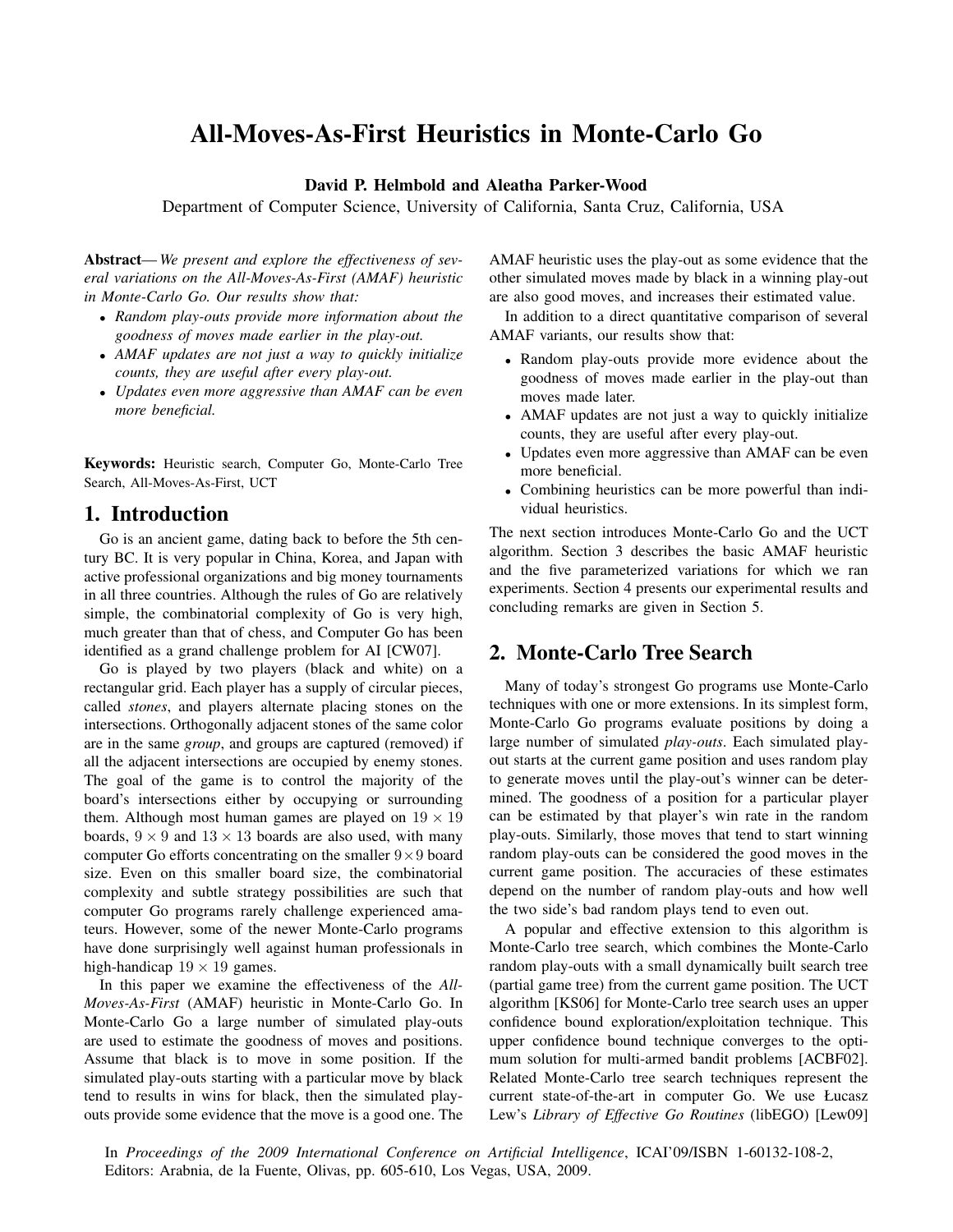implementation of the UCT algorithm to manage the search tree.

Each simulated play-out from the current game position now has two parts: a navigation through the current search tree, followed by random moves to finish the game. The root of the UCT tree represents the current game position and each node in the tree represents a board position that can be reached from the current position in a few moves. Associated with each node are counts of how many winning and losing play-outs have gone through the node. These counts determine how the play-outs traverse the tree, how the tree grows, and eventually which single move is selected for play in the game.

Since examining the entire search space from most positions is prohibitively expensive, the partial search tree is kept relatively small. It is dynamically grown by expanding those moves which have proved promising during the previous Monte-Carlo play-outs. In particular, if a sufficiently large number of random play-outs have started from the same leaf in the tree, then that leaf's children are added to the partial search tree and start accumulating counts of their own.

The UCT tree assigns a *value* to each node based on the counts at the node. In particular, the value of a node is the win rate plus a variance term. The variance term is designed so that the current win-rate plus variance gives a high-confidence upper bound on the long-term win-rate of the position represented by the node. A play-out traverses the UCT tree by going to the child with the highest value. Using these upper bounds to traverse the tree provides a solution to the exploration/exploitation dilemma because nodes with high upper bounds have high variance (due to relatively few visits) and/or good win rates .

After reaching a leaf in the UCT tree, the play-out continues with a Monte-Carlo simulation. When the winner of the play-out is determined, the counts in the UCT tree nodes traversed by the play-out are updated. We call this the *standard update* for a play-out. The *standard UCT algorithm* combines UCT management of the Monte-Carlo search tree with standard updates after each simulated play-out.

In the example of Figure 1, the two tree nodes in bold (black C2 and white A1) are the only ones updated by the standard update for the indicated play-out. The various AMAF algorithms make additional updates and/or keep additional counts.

In addition to keeping a search tree, some programs guide the random parts of the play-outs to reduce blunders. Rather than using a uniform distribution over the legal moves, the program uses a distribution created by an agent with some Go knowledge. For example, the very successful MoGo  $[CCF<sup>+</sup>]$  program directs its random play-outs using a handcrafted hierarchy of priorities and heuristics.

Increasing the "smarts" in random play-outs is usually helpful, and minimal constraints (like not filling in one's own eyes) appear essential for play-out termination. The

libEGO routines implement this minimal functionality. Surprisingly, increasing the bias in the random play-outs can occasionally weaken the strength of a program using the UCT algorithm *even when the bias is correlated with Go playing strength*. One instance of this was reported by Gelly and Silver [GS07], and our group observed a drop in strength when the random play-outs were encouraged to form patterns commonly occurring in computer Go games [Fly08].

#### 3. All Moves As First (AMAF)

Brügmann [Brü93] gives the first description of the AMAF heuristic in Monte-Carlo computer Go and Gelly and Silver [GS07] describe the first effort to combine the AMAF heuristic with UCT that we are aware of. This heuristic increases the knowledge extracted from a play-out at the cost of including knowledge that may be biased or less relevant.

In the context of Monte-Carlo tree search, the *AMAF update* (see Figure 1) updates not only the counts at nodes through which the play-out passes, but also many siblings of those nodes. Assume a simulated play-out has a player making move  $m$  that goes from some parent node to a child c in the tree. For each other move  $m'$  made by the same player later in the play-out, the sibling of  $c$  corresponding to move  $m'$  could also be updated with the result of the play-out. The AMAF update does this additional sibling updating for each node  $c$  traversed by the play-out. Since play-outs tend to end with each player occupying almost half the intersections, many siblings tend to have their counts updated by the AMAF update.

The *basic AMAF algorithm* combines UCT with the AMAF update after each play-out. This algorithm rapidly grows the counts at the nodes in the UCT tree, and thus increases the algorithm's confidence in the win rates. On the other hand, the counts at nodes are increased not because the move was made in the position represented by the parent, but because it was made in a (perhaps very) different context. This use of information from other contexts makes the counts from the AMAF update immediately suspect.

There is an argument that counts from the AMAF updates are relevant when strict Monte-Carlo play-outs are used. If moves are made uniformly at random from the legal plays and there are no captures, then either player's moves in the play-out can be permuted to create another play-out reaching the same final position. Furthermore, both the original and permuted play-outs have roughly the same probability of being generated<sup>1</sup> by the Monte-Carlo process. Therefore it is reasonable to update the counts at nodes traversed by (player-preserving) permutations of the play-out as well as the counts at the nodes traversed by the original simulated play-out. Our experiments show that this extended version,

<sup>&</sup>lt;sup>1</sup>Because self-capture possibilities may arise and disappear, moves may be sampled from slightly different sets in the original and permuted play-out leading to slightly different probabilities.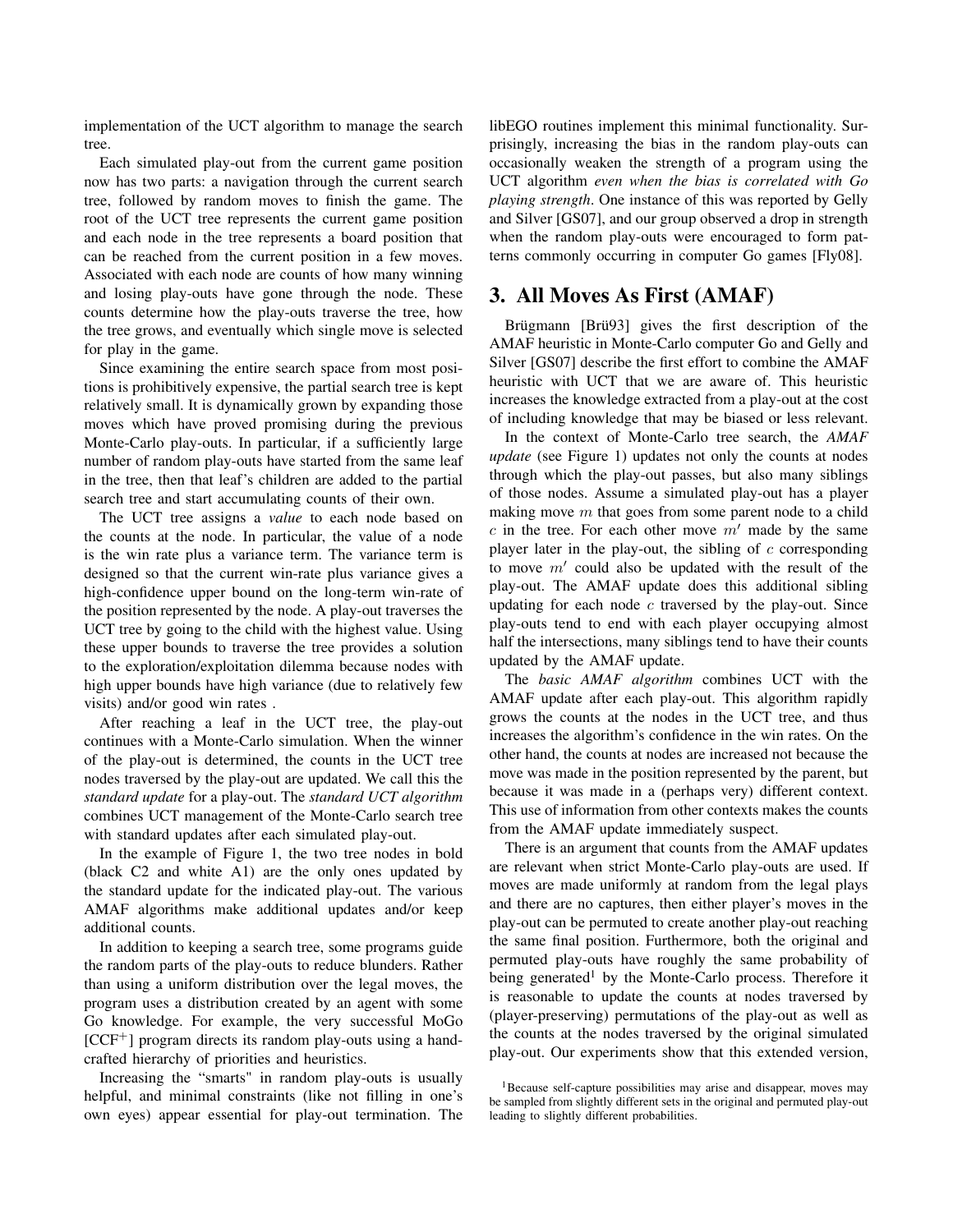

Fig. 1: An artificial example illustrating a play-out, the standard update, and the AMAF update. The current game position on a  $3 \times 3$  board is given at the left and is represented by the root of the Monte-Carlo search tree. After a number of play-outs the Monte-Carlo tree has grown and part of it is shown in the middle of the figure. Each non-root node is labeled with the move made to enter it from its parent. The next simulated play-out is shown at the right. The tree part of this play-out goes through nodes Black C2 and White A1 (in bold), and the standard update uses the result of the play-out to update the counts at those two nodes (only). In the AMAF update, if the play-out passes through a node, then that node's siblings that are labeled with moves made later in the play-out are also updated. For this play-out, the additional nodes updated by the AMAF update are: Black B1, Black C3, and White A3, and these nodes are indicated by asterisks (∗) in the figure.

which we call Permutation-AMAF, can be beneficial (see Section 4).

On the other hand, this argument breaks down when specialized Go knowledge is used to direct the random playouts.

Recall that the *standard update* adjusts the counts only in those UCT nodes traversed by the original simulated playout while the *AMAF update* adjusts the counts at those UCT nodes as well as all siblings of those nodes that correspond to a move made by the same player later in the play-out (see Figure 1). In the UCT method, each kind of count is combined with a variance term to provide an optimistic estimate on the value or goodness of the node. In this paper we consider the following algorithms which are parameterized variants of the AMAF heuristic.

The  $\alpha$ -AMAF algorithm blends the value estimates from the standard updates and the AMAF updates. It keeps two sets of counts at each node, one updated with the standard update and the other updated with the AMAF update.  $\alpha$ -AMAF estimates the value of a node as  $\alpha$  times the estimate from the AMAF updated counts plus  $(1 - \alpha)$  times the estimate from the standard update counts (recall that each estimate includes a different variance term). Thus  $\alpha = 0$  corresponds to the standard UCT algorithm and  $\alpha = 1$  corresponds to the basic AMAF algorithm.

The Some-First algorithm uses a more restrictive version of the AMAF update that updates fewer nodes. Once the result of a simulated play-out has been determined, the play-out is truncated by deleting moves made after the first  $m$  random moves, and then the AMAF update is applied with respect to the moves in the truncated play-out. When  $m$  is larger than the play-out length, this has the same effect as the AMAF update. When  $m = 0$ , the only nodes that get their counts updated are those that are labeled by moves occurring within the UCT tree part of the play-out.

The Cutoff algorithm initially uses the AMAF update to "warm up" the counts in the tree and then switches over to the (presumably) more precise standard update to refine the estimates. It uses a single set of counts at the nodes, but the counts are updated with the AMAF update for the first  $k$ play-outs (out of 100,000) and updated using the standard update for the remaining play-outs. When  $k = 100,000$  this is the basic AMAF algorithm, and when  $k = 0$  this becomes the standard UCT algorithm.

RAVE stands for "Rapid Action Value Estimation" and is another way to help warm-up the tree that is used by the successful MoGo program [GS07]. The RAVE algorithm is like  $\alpha$ -AMAF except that each node has its own  $\alpha$  value that starts at 1 and decreases as simulated play-outs go through the node. There is a parameter that controls this decrease;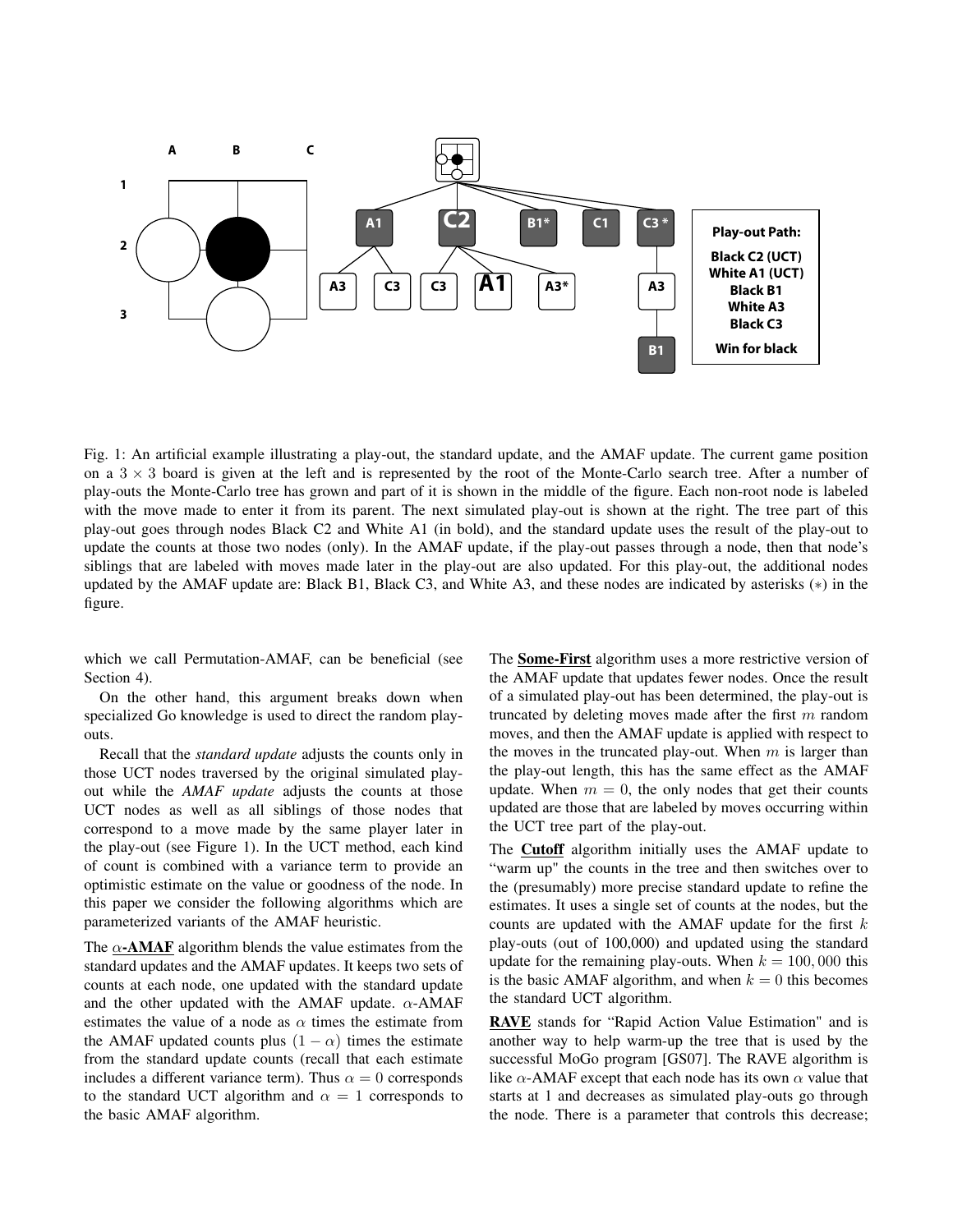the  $\alpha$  value used for a node is

$$
\frac{parameterVal - (play-outs through node)}{parameterVal}
$$

or 0 if this expression is negative.

The Permutation-AMAF algorithm keeps two sets of counts, one using the standard update and a second using an update even more aggressive than the AMAF update. The AMAF update modifies the counts at nodes that can be reached using a prefix of the simulated play-out followed by a single move made later in the play-out. The *permutation update* modifies the counts at every node that can be reached by permuting the moves in the play-out while preserving stone colors and player alternation. In the example of Figure 1, Permutation-AMAF would not only update the bold and starred nodes updated by the AMAF update, but also the White A3 and Black B1 nodes under the starred Black C3 node since there is a color-preserving permutation of the play-out's moves that starts: Black C3, White A3, Black B1. Permutation-AMAF's updates are more expensive than the AMAF update because it requires a (partial) recursive tree traversal while the AMAF update need only examine the nodes traversed by the simulated play-out and their children. Like  $\alpha$ -AMAF, this algorithm has an  $\alpha$ -parameter that combines the UCT values from the standard update counts and the aggressively updated ones.

#### 4. Experiments

We implemented the 5 variants of AMAF described in the previous section using Łukasz Lew's libEGO [Lew09]<sup>2</sup> implementation of the UCT algorithm. Since the additional cost of performing the AMAF updates and associated bookkeeping is modest<sup>3</sup> almost all variants were set to make 100,000 play-outs per game move. The exception was the more expensive Permutation-AMAF which used 50,000 play-outs to make its time used roughly comparable to that of the other variants. In general, the AMAF variants performed much better than UCT without the AMAF heuristic.

The twogtp program was used to play matches between the AMAF variants and two baseline programs: the standard UCT algorithm and the basic AMAF algorithm. Matches were 1,000 games (500 with each color) and used Chinese scoring with a komi of 5.5 points. The error bars in the plots indicate 95% confidence intervals using the normal approximation.

Figure 2 shows  $\alpha$ -AMAF's win rate against standard UCT and the basic AMAF algorithm.  $\alpha$ -AMAF does best against basic AMAF when the  $\alpha$  parameter is 0.4.  $\alpha$ -AMAF does slightly better against standard UCT when  $\alpha$  is 0.1,



Fig. 2:  $\alpha$ -AMAF algorithm versus benchmarks



Fig. 3: SomeFirst algorithm versus benchmarks

0.2, and 0.3, but the differences are slight. Note that  $\alpha$ -AMAF's performance against both benchmarks decreases as  $\alpha$  approaches the extreme values 0 (equivalent to standard UCT) and 1 (equivalent to basic AMAF). This indicates that combining the two benchmark methods is better than either method alone.

Figure 3 shows the results for the Some-First algorithm (which maintains only a single set of counts at each node). The moves=0 parameter setting means only those moves selected within the UCT tree part of the play-out are used to make AMAF updates. Comparing with the  $\alpha$ -AMAF results we see that much of the improvement of AMAF updating comes from those moves made within the tree. Using the first few randomly selected moves for the AMAF updates increases playing strength against the benchmarks, but with diminishing returns. Using more than 2-5 moves against UCT or more than 20 moves against AMAF starts diminishing performance. These results indicate that winning (or losing) a Monte-Carlo play-out provides more evidence about the goodness (or badness) of random moves made early in the play-out than those made later in the play-out.

The Cutoff algorithm uses the AMAF update only after

 $2$ Version 0.110, with explore\_rate set to 0.2

 $3$ In our experiments the AMAF variants usually take from 0% to 35% more time than the standard UCT algorithm (as reported by twogtp) with 20% being typical. Our implementation of the RAVE variant was a little slower, usually taking around 50% more time than standard UCT.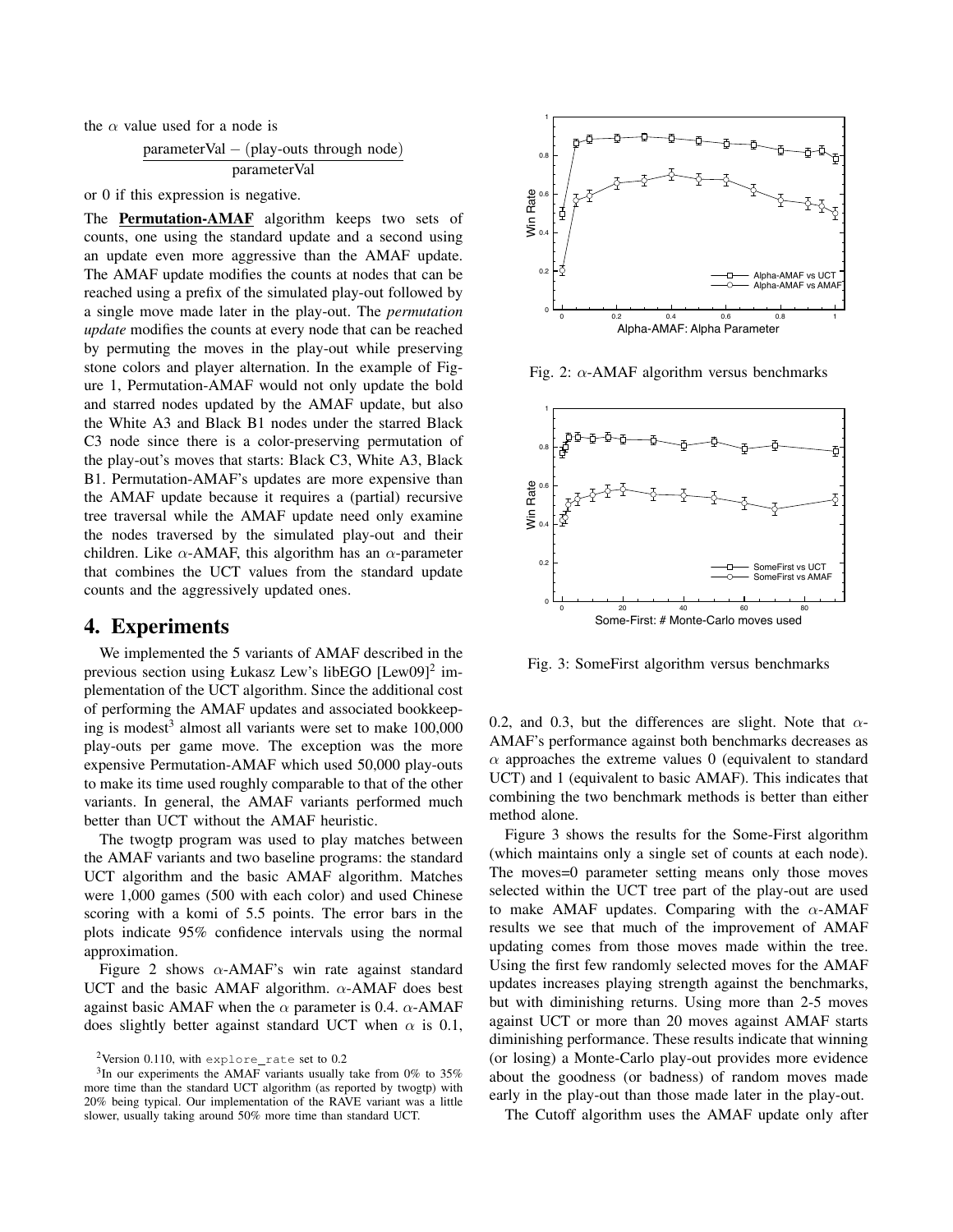

Fig. 4: Cutoff algorithm versus benchmarks



Fig. 5: RAVE algorithm versus benchmarks, unlike the other plots, the RAVE parameter is plotted on a log-scale.

the initial play-outs and then reverts to the standard update. The results for this method are in Figure 4. We expected the AMAF updates to rapidly initialize a UCT with reasonable values that would be refined by the later standard updates. The plot indicates that it is better to use AMAF updates throughout (although performance decreases slightly at the end against standard UCT, it continues to improve against basic AMAF).

The RAVE variation's performance is plotted in Figure 5 (this plot uses log-scale for the  $X$ -axis to accommodate the large range of parameter values tested). Our initial tests with smaller parameter values seemed to indicate that its performance characteristics were are similar to the Cutoff algorithm, and converged (from below) to the AMAF algorithm's performance. This was somewhat surprising since some of MoGo's success is attributed to the RAVE updates [GS07]. They use a hierarchy of hand-crafted rules to help direct the Monte-Carlo play-outs (as opposed to our more random play) and suggested RAVE values on the order of 1,000.

However, in further tests we found that even larger RAVE



Fig. 6: Permutation-AMAF algorithm versus benchmarks

parameters were much more effective. When using a parameter between 5,000 and 100,000 the win rate against against the AMAF benchmark remains above 60%. The best win rate in our tests was 65.4% at parameter value 30,000. Although not quite as good as the 70% win rate for the  $\alpha = 0.4$ AMAF version, this is still a very significant improvement over the  $(\alpha = 1)$  AMAF benchmark.

Our experiments do 100, 000 play-outs to determine which move to make, and only a few nodes in the tree get more than 10, 000 play-outs passing through them. The RAVE algorithm with a parameter value around 30, 000 essentially relies on values from the AMAF updates at the lower levels of the tree while blending in values from UCT updates at the most promising (and thus most explored) nodes at the top. As the parameter values increased further (to 150,000+) the performance decreases, and as the parameter approaches infinity the RAVE algorithm converges to the AMAF benchmark (assuming the number of play-outs is held constant).

It is peculiar that the RAVE variation with a small parameter value worked so poorly, far worse than the standard UCT baseline. Although we do not yet fully understand this, one possible explanation is that adequate moves can starve better alternatives for the current game situation. If the AMAF value estimate of the adequate move is initially higher than the AMAF value estimate of the better one then the play-outs will tend to pass through the adequate move. When the parameter value is small, this causes the evaluation function to quickly switch over over to the standard UCT one, and the smaller sample size gives it a larger variance term. Meanwhile the better alternative is still getting a large number of low-quality AMAF updates keeping its value (win rate plus variance term) below that of the adequate alternative.

The plot in Figure 6 shows Permutation-AMAF's performance against the baselines. Although Permutation-AMAF uses fewer play-outs to generate each move, each play-out updates many more nodes in the tree. Like  $\alpha$ -AMAF, we